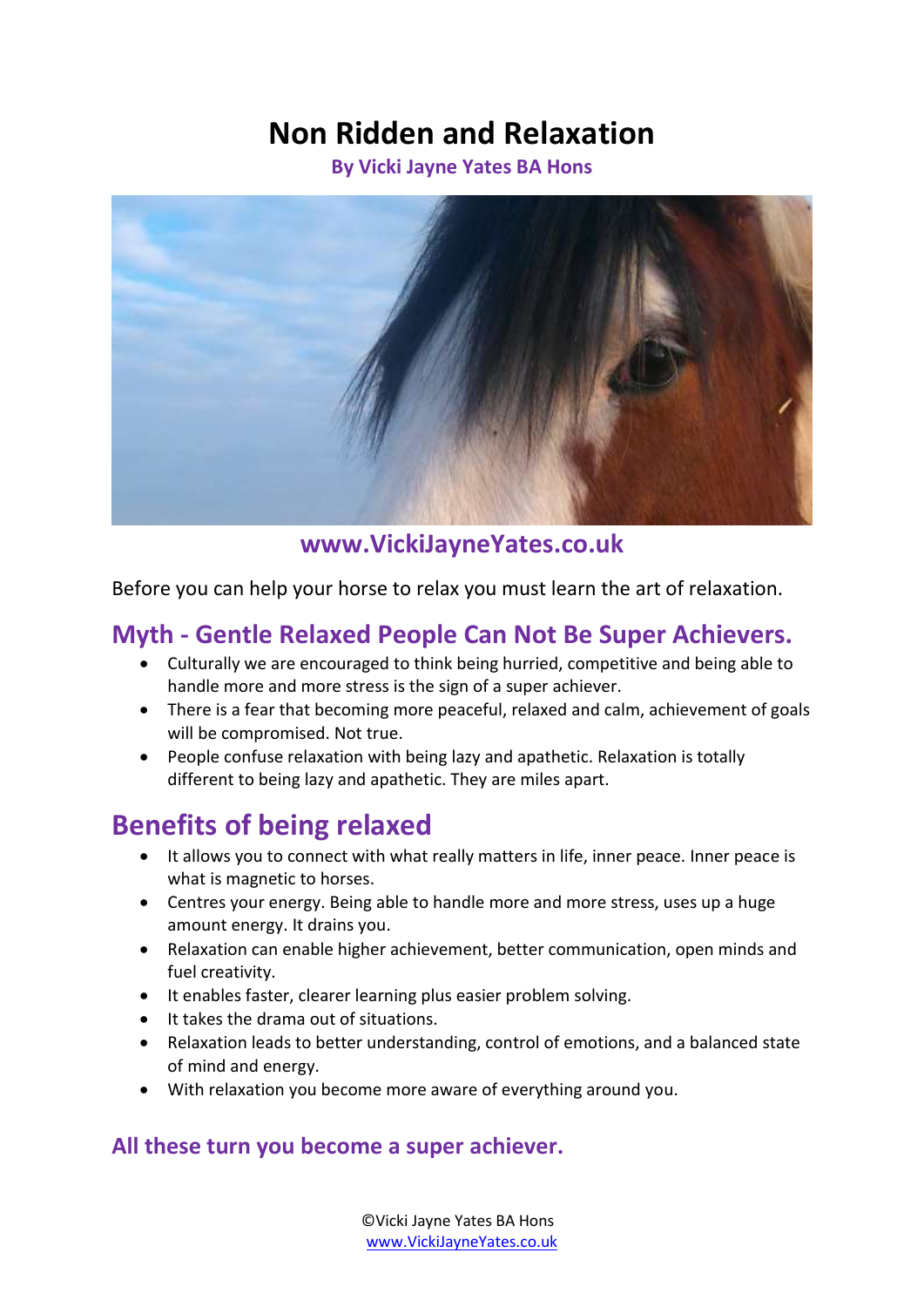### **What our Horse Needs**

- Horses are drawn to relaxed, peaceful people who can demonstrate calm assertive leadership. How do horses react with people who are hurried, stressed, anxious, fearful, and frantic?
- If you want to be a super achiever in life and with your horse you must firstly learn how to relax, to centre your energy and then become a relaxed calm assertive leader.
- Your horse will look to you for guidance in times when it feels stressed, fearful, anxious, tense, etc…. You have to be the calm relaxed eye in the storm.
- How can you teach your horse to relax if you struggle to relax? You can't. You have to learn first, develop your skills and then you can teach your horse the art of relaxation.
- Your horse already knows how to relax. They practice it every day naturally in the herd. Think about how our interactions have the potential to move our horse out of relaxation?

### **What stops you relaxing?**

Each of us has some personal inner struggle which prevents us from relaxing. These blocks are what we bring unwittingly to our horsemanship and we see the effects in the partnership with our horse. The horse is like a mirror, reflecting right back at us. Here are a few reasons…of what stops people relaxing.

- Switching off from lives packed with fast paced stimuli, heavy responsibilities, never ending to do list, etc….
- High levels of anxiety, stress, depression from non-equine matters affecting their state of mind and energy, in turn it becomes highly damaging to their equine relationship.
- Lack of confidence or self-esteem. There are many factors that cause a lack of confidence…that is a huge topic. FREE on-line book available on my website.
- Lack of skills. Over horsed. Fear of failure. Perfection paralysis. Fear of lack of control. Peer pressure. Social expectations. Media pressure. Poor relationship with your horse. Health issues Etc…



©Vicki Jayne Yates BA Hons [www.VickiJayneYates.co.uk](http://www.vickijayneyates.co.uk/)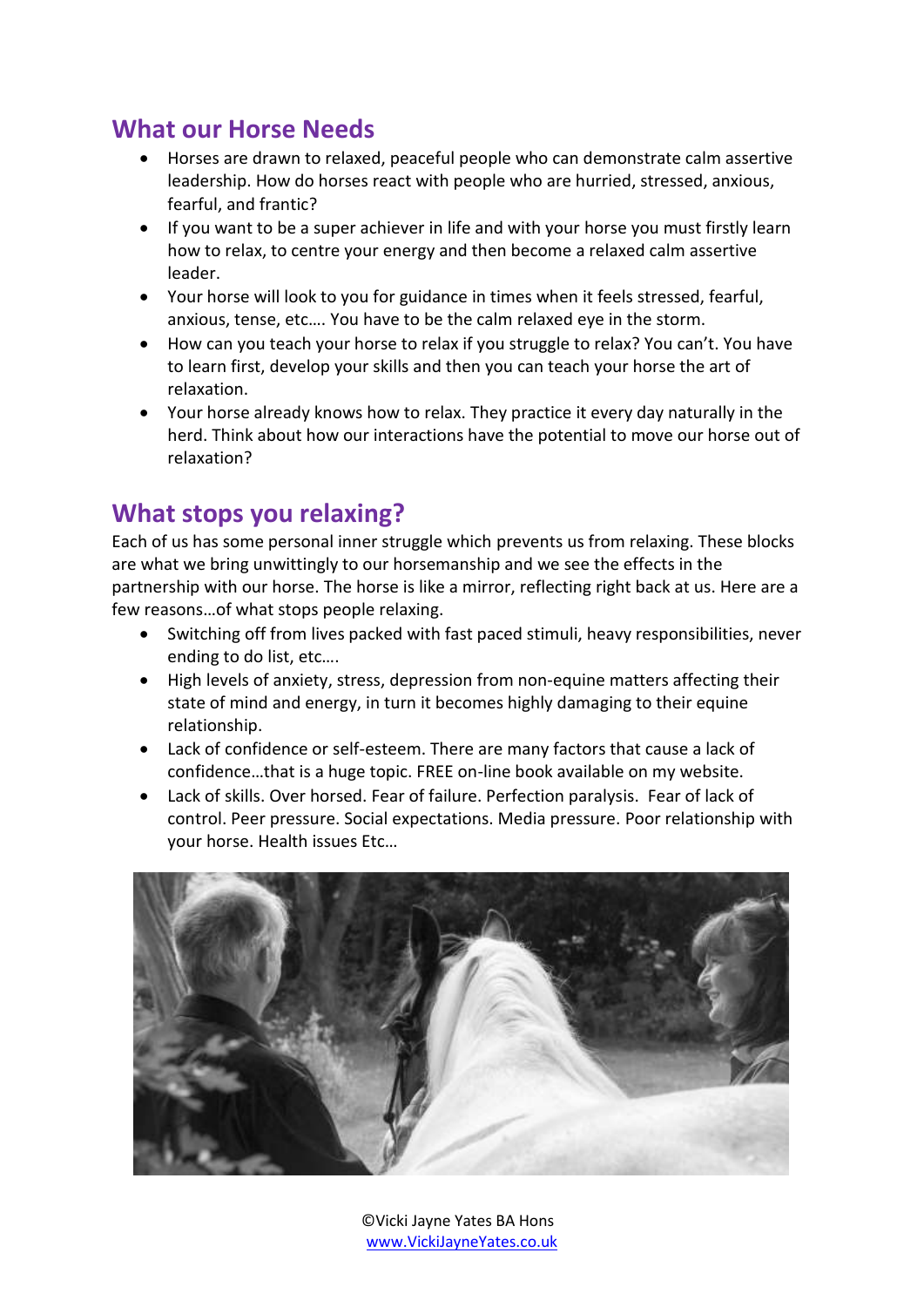

### **Some of my observations**

People feel the strong urge to always be doing. We are human beings not human doings….when was the last time you were content with just being with your horse? Do nothing except just be? I see in their horsemanship they are unaware of the impact their busy energy has on their horse. As horse will often reflect right back at you what is going on in your life. Many of us have lost touch with simply being, slowing down, doing nothing, relaxing being calm and finding inner peace.

**Identifying your inner struggle** and what prevents you from relaxing. Here is some simple homework to practice away from your horse: Being bored. I am not talking about being lazy. To sit still until boredom helps you notice your own thoughts, feelings, breathing pattern, inner struggles and your energy. The beauty of this it teaches you to recognize your personal blocks. You can then take personalised targeted action to address these.

**People and horses can actively practice relaxation to get in touch with their mind and balanced energy. It is not easy, it takes time, dedication and seeing it as a priority in life.**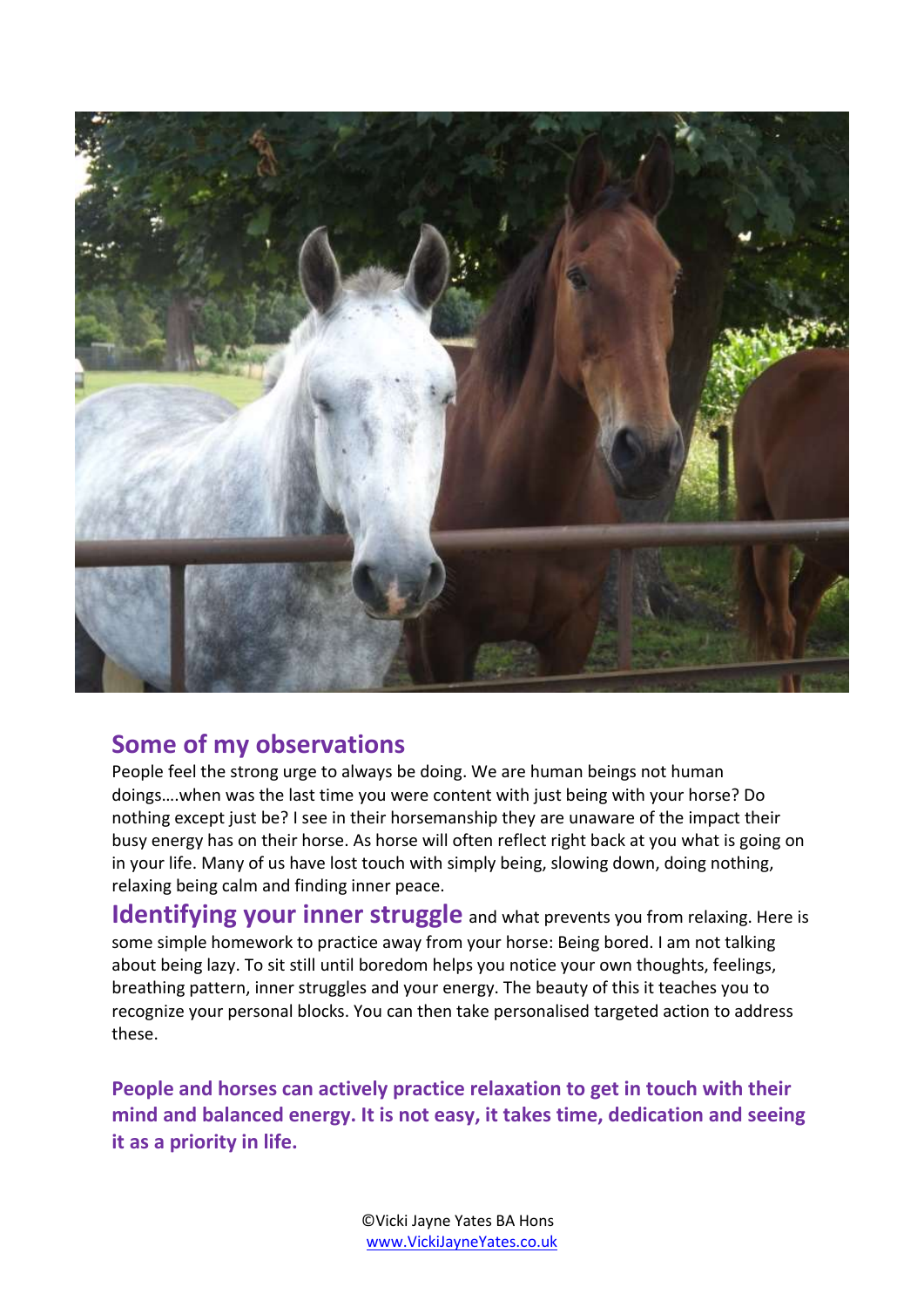### **Relaxation is a technique you can learn and master.**

- $\blacksquare$  There are many techniques you can try.
- **P** You should try a few so as to find one that suits you.
- Don't worry if you find it difficult to relax at first.
- It's a skill that needs to be learned and it will come with practice.
- All relaxation methods help a person to relax, to increase calmness, reduce anxiety, stress, etc…
- **Learning to relax has many health benefits including decrease muscle tension, lower** the blood pressure and slow heart and breathing rates etc….

### **Here are a few tips to get you started:-**

- Live in the moment. Let go of past and future concerns. When not checked they can lead to energy blocks such as anxiety, stress and frustration.
- Practice being patient. Think of all the daily opportunities.
- Use cognitive behavioural techniques to re-shape your thinking and quiet your mind. Your thoughts are a powerful tool, learn to use them positively.
- Let go of the need to prove yourself to others.
- Stop focusing on the imperfections, flaws, or what needs fixing.
- Stop blaming yourself, others, or your horse and cut yourself some slack.
- Lighten up and learn to have fun.
- Redefine your equine meaningful accomplishments. Remind yourself it is only your horse's opinion that matters.
- Each day give yourself a quiet and peaceful time. Actively relax, there are lots of methods to try, meditation, breathing techniques, visualisation, yoga, exercise, etc… on this download there are several examples for you to try out and master, then try them you're your horse.

**Once you can tap into relaxation you can then teach your horse to relax. This download is designed to get you started. It showcases a few techniques that have meaning in the language of the herd. Once you are more relaxed with a base line of calm relaxation you will be better able feel what is happening with your horse. Then you can teach your horse how to relax. You have to tap into breathing patterns, rhythm, energy, muscle tension and emotional balance.**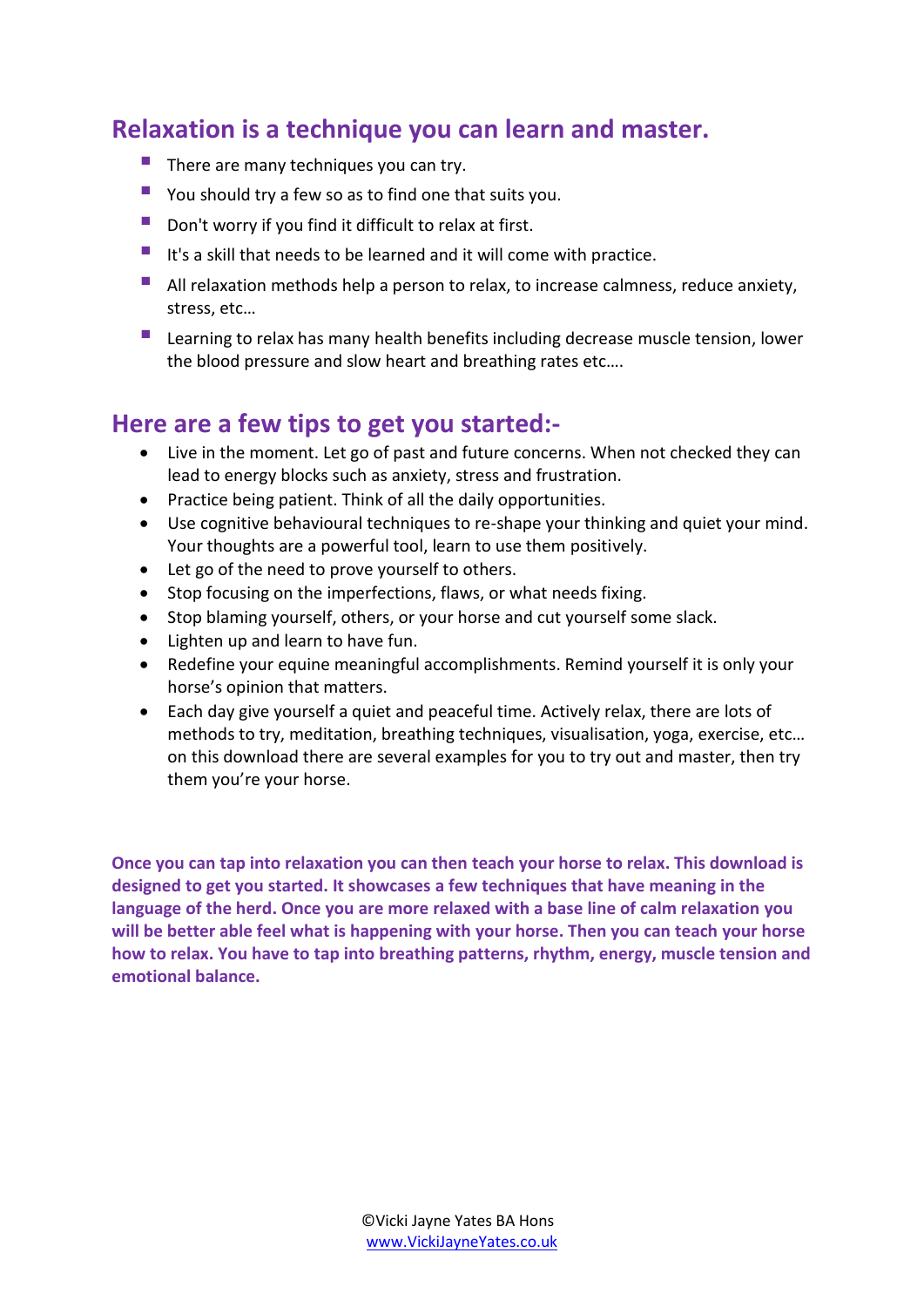# **Relaxation Techniques**

### **Relaxation Breathing Technique**

**Why this is good for horsemanship:** Horses read each other's and our breathing patterns. They are very finely tuned to pick up a change in breathing. As a prey animal it is part of their language for communicating when it is safe to relax and when to get ready to run. It's a very early warning system that something is wrong. Breathing is an involuntary response. You are not aware most of the time of how you breathe. It's the most natural thing to do. Relaxed people and horses breathe softly and slowly. When we are tense, anxious or fearful our breathing pattern will reflect this. If you do become aware how you breathe and that your horse reads it you can use it to both relax and to enrich your communication with your horse. Refinement of horsemanship involves using core breathing. To be able to do this you need to first develop a neutral breathing pattern and energy.

The relaxation breathing technique is simple and powerful. It's easy to learn, can be practiced almost anywhere, and provides a quick way to get your stress levels in check. Deep breathing is the cornerstone of many other relaxation practices, too, and can be combined with other relaxing techniques.

The key to deep breathing is to breathe gently and deeply from the abdomen (your core), getting as much fresh air as possible in your lungs. When you take deep breaths from the abdomen, rather than shallow breaths from your upper chest, you inhale more oxygen. The more oxygen you get, the less tense, short of breath, and anxious you feel.

#### **How to:**

- Practise deep breathing at a regular time and in a quiet place where you won't be disturbed.
- Make yourself feel completely comfortable. Sit in a comfy chair which supports your head or lie on the floor or bed.
- To find your lower part of your lungs. Place both hands on the lower part of your chest just at the top of your stomach fingers tips gently touching. When you breathe deeply into this part of your lungs your fingers will be moved slightly apart.
- Once you know which part of your lungs you are going to fill place your arms comfortably on the chair arms, or flat on the floor or bed, a little bit away from the side of your body with the palms up. Get comfortable. If you're lying down, stretch out your legs, keeping them hip-width apart or slightly wider. If you're sitting in a chair, don't cross your legs.
- Fill up the whole of your lungs with air, without forcing. Imagine you're filling up a bottle, so that your lungs fill from the bottom.
- Breathe in through your nose and out through your mouth.
- Breathe in slowly and regularly counting from one to five (don't worry if you can't reach five at first). Your stomach should rise.
- Then let the breath escape slowly, counting from one to five. Your stomach should move in as you exhale.
- Keep doing this until you feel calm. Breathe without pausing or holding your breath.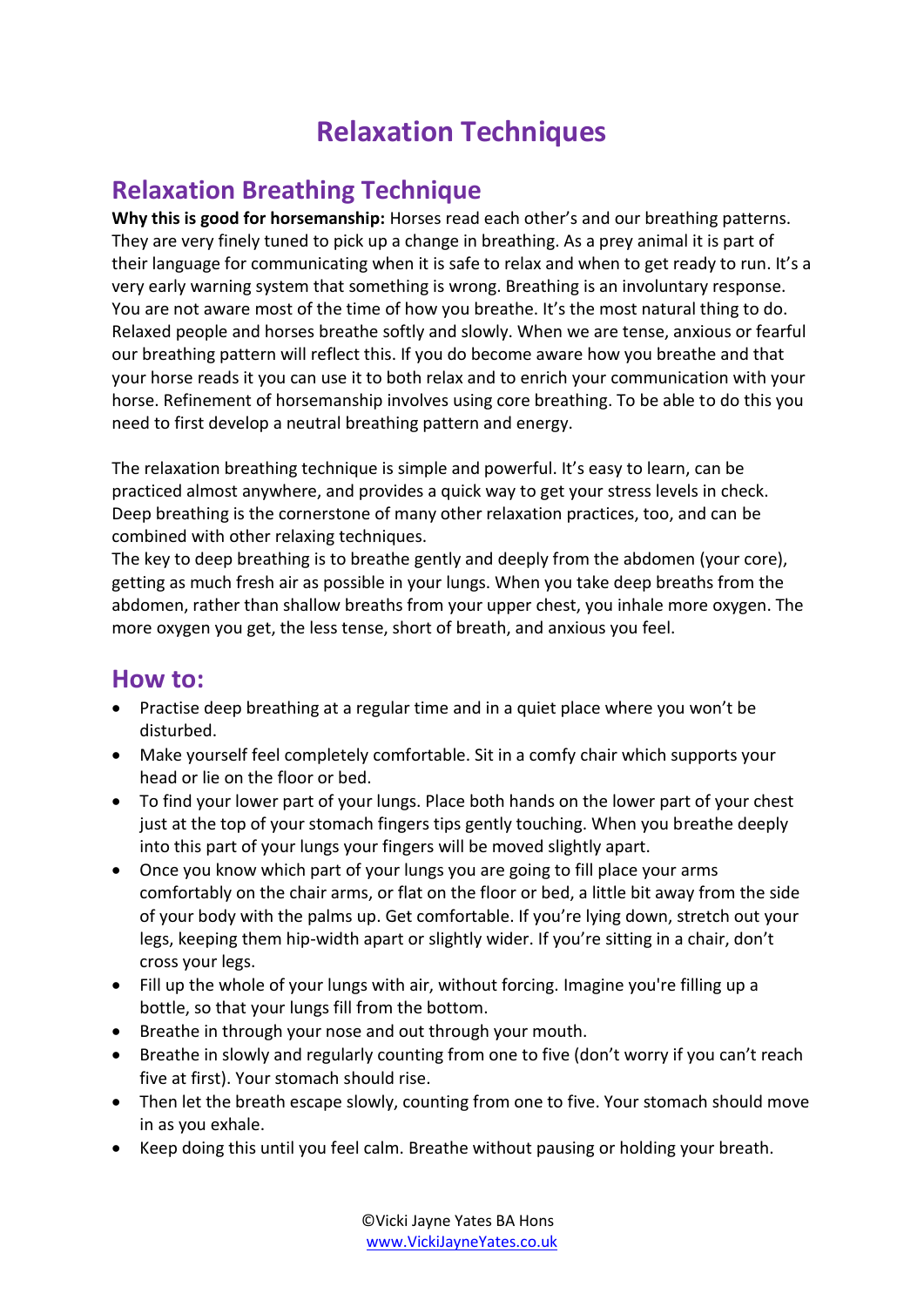If you find it difficult breathing from your abdomen while sitting up, try lying on the floor. Put a small book on your stomach, and try to breathe so that the book rises as you inhale and falls as you exhale.

Practise this relaxed breathing for three to five minutes, two to three times a day (or whenever you feel stressed). Once you have mastered this at home you can do this while with your horse. I get people to quietly walk with their horse using the counting their breathing technique. What they notice as they relax using their breathing exercise so does their horse. Breathing is invisible unless it's a really cold day. So a huge benefit as you can practice it and nobody will know what you are doing.

## **Progressive Deep Muscle Relaxation Technique**

Before practicing Progressive Muscle Relaxation, consult with your doctor if you have a history of muscle spasms, back problems, or other serious injuries that may be aggravated by tensing muscles.

Progressive muscle relaxation involves a two-step process in which you systematically tense and relax different muscle groups in the body. With regular practice, progressive muscle relaxation gives you an intimate familiarity with what tension—as well as complete relaxation—feels like in different parts of the body. This awareness helps you spot and counteract the first signs of the muscular tension that accompanies stress. And as your body relaxes, so will your mind. You can combine deep breathing with progressive muscle relaxation for an additional level of stress relief.



**Why this is good for horsemanship:** We can easily spot a relaxed horse, muscles soft, eyes soft…etc. It's just as easy to spot a tense horse too. Muscle tension is part of their silent language of the herd to read body tension in their own species and others. The muscle tension or relaxation is alongside body language gestures. Their very survival was dependant on getting this right. Some are so subtle it is easy to miss. Horsemanship is about learning to read and understand this communication. For example a tense horse often has a tense jaw. So do people. For people a tense jaw here is an exercise to try: simply press on the roof of your mouth, behind your front teeth with your tongue then relax. A horse with a tense jaw is telling you he's not happy, he could be anxious, fearful, tense etc….the horsemanship response is to ask why and try to help your horse. Whole body tension is another you will see in horses that struggling, even very subtle tension if missed and you carry on can lead to an undesirable behaviour. Soft relaxed muscles in horse and rider = harmony and fluidity.

How about our own muscle relaxation? How aware are you of tension in your body? Did you know that your own body tension is strongly linked to our state of mind? The Deep Muscle Relaxation technique takes around 20 minutes. It works different muscles in turn and then relaxes them, to release tension from the body and relax your mind.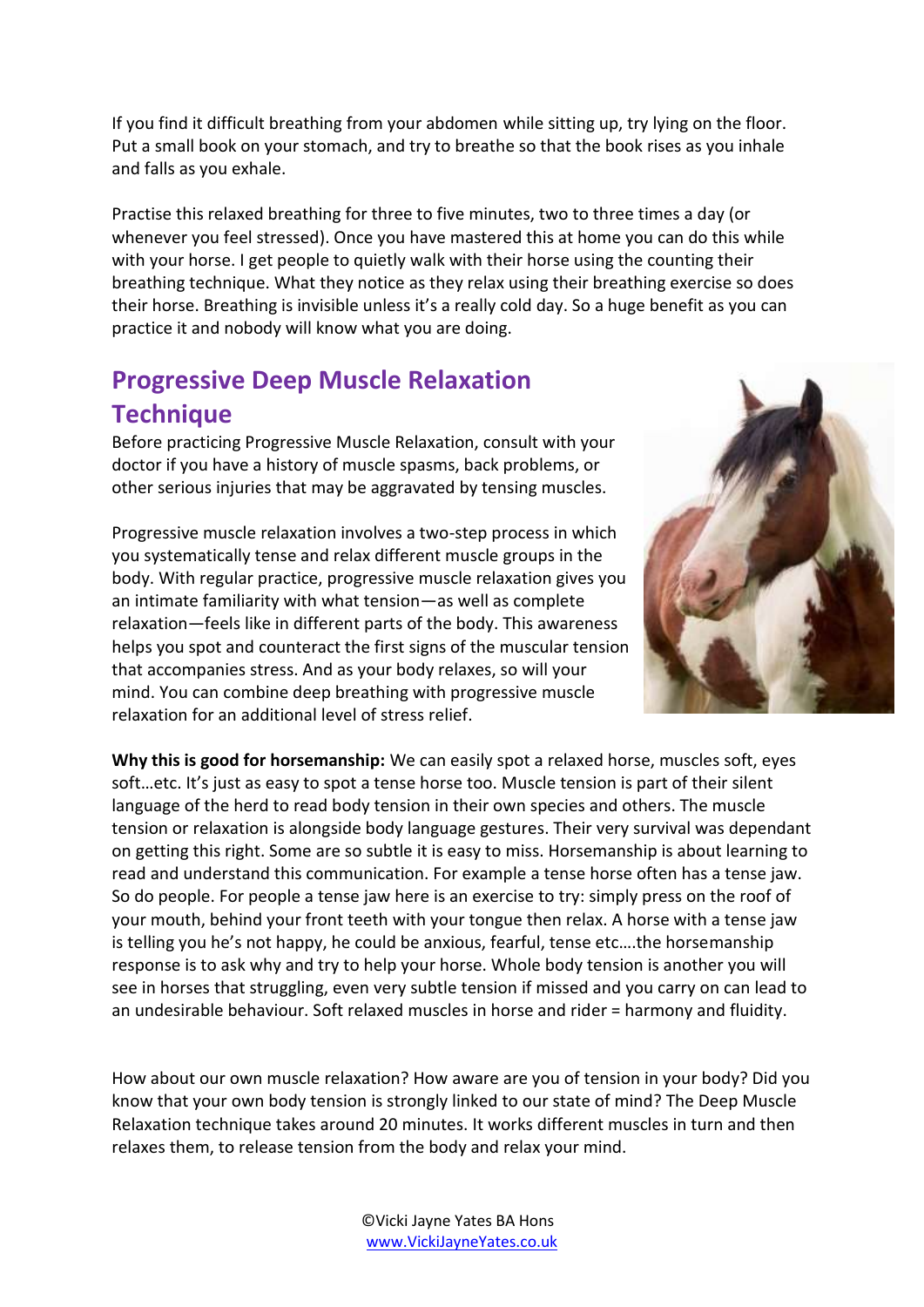### **How to:**

Find a warm, quiet place with no distractions. Get completely comfortable, either sitting or lying down. Close your eyes and begin by focusing on your breathing; breathing slowly and deeply, as described above. If you have pain in certain muscles, or if there are muscles that you find it difficult to focus on, spend more time on relaxing other parts. You may want to play some soothing music to help relaxation. As with all relaxation techniques, deep muscle relaxation will require a bit of practice before you start feeling its benefits. For each exercise, hold the stretch for a few seconds, then relax. Repeat it a couple of times. It's useful to keep to the same order as you work through the muscle groups. Again if you can master this technique at home you can then take it with you when you are with your horse. I find it very useful when helping clients to find a soft, relaxed body and mind. It also helps people locate any areas of tension which in turn will disturb harmony in the saddle.

#### **You can start from the top or from the toes. Here is from the toes up:**

- Get comfortable.
- Take a few minutes to relax with your breathing technique.
- Pay attention to your right foot. Take a moment to focus on the way it feels. Slowly tense the muscles in your right foot, squeezing as tightly as you can. Hold for a count of 10. Relax your right foot. Focus on the tension flowing away and the way your foot feels as it becomes limp and loose. Stay in this relaxed state for a moment, breathing deeply and slowly.
- Pay attention to your left foot. Follow the same sequence of muscle tension and release.
- Move slowly up through each part your body, contracting and relaxing the muscle groups as you go.
- So next is the Right calf
- Then Left calf
- Followed by Right thigh
- Then Left thigh
- Next Hips and buttocks
- Move onto the Stomach
- Then the Chest
- Move to the Back
- Then Right hand
- Followed by Left hand
- Next Right arm
- Move onto Left arm
- Followed by the Neck and shoulders
- And finally the Face.

It may take some practice at first, but try not to tense muscles other than those intended. \* If you are left-handed you may want to begin with your left foot instead.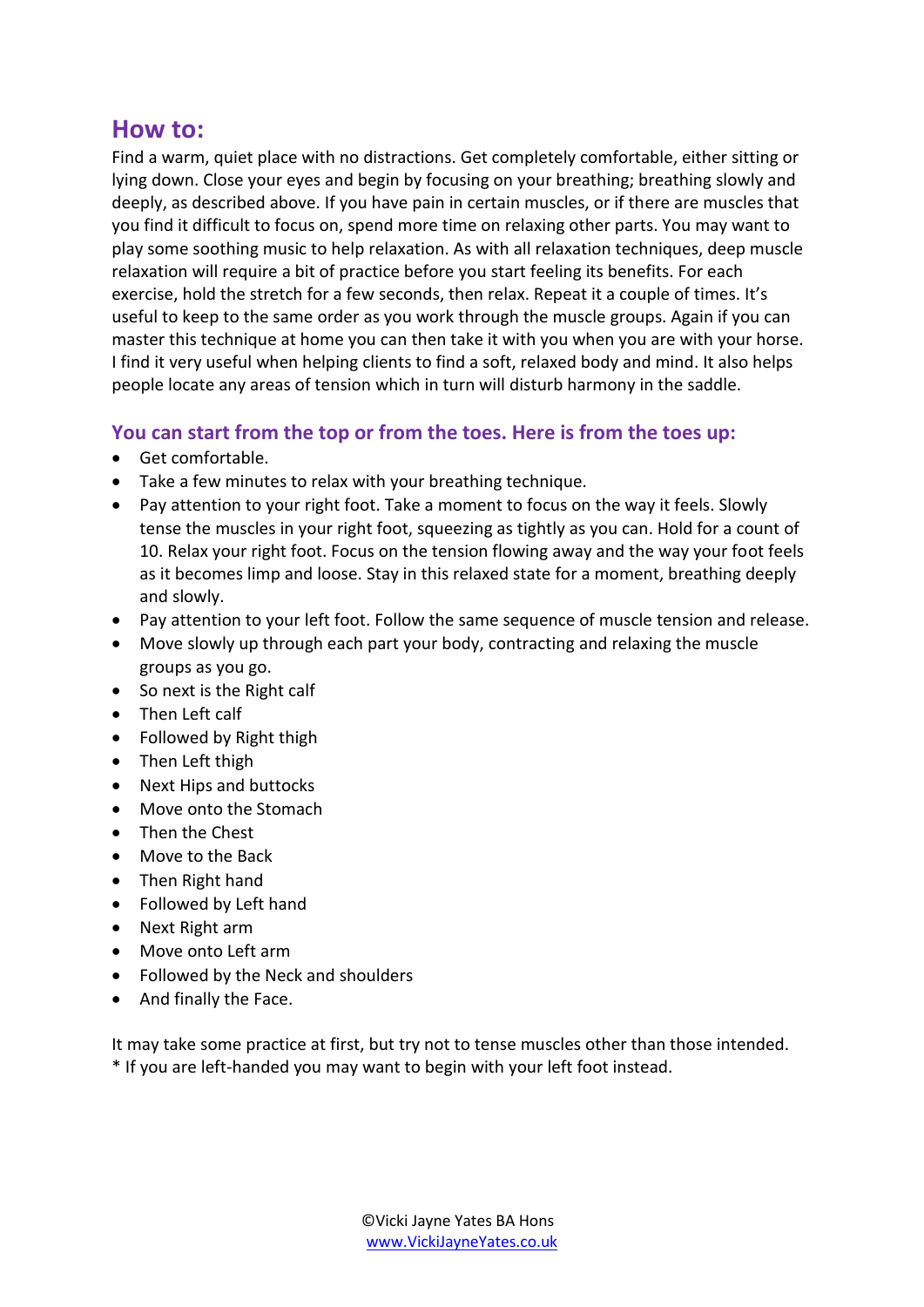## **Body Scan Technique**

A body scan is similar to progressive muscle relaxation except, instead of tensing and relaxing muscles, you simply focus on the sensations in each part of your body.

**Why this is good for horsemanship:** Any area we carry tension will affect our horsemanship both on the ground and ridden. Our horse can read our body tension. In the saddle it can block our communication and our horse will feel we are not fluid so it can cause our horse to brace, fix and resist.

#### **How to:**

- Get comfortable.
- Focus on your breathing.
- Turn your focus to the toes of your right foot. Notice any sensations you feel while continuing to also focus on your breathing. Imagine each deep breath flowing to your toes. Remain focused on this area for one to two minutes.
- Move your focus to the sole of your right foot. Tune in to any sensations you feel in that part of your body and imagine each breath flowing from the sole of your foot.
- After one or two minutes, move your focus to your right ankle and repeat. Move to your calf, knee, thigh, hip, and then repeat the sequence for your left leg.
- From there, move up the torso, through the lower back and abdomen, the upper back and chest, and the shoulders.
- Pay close attention to any area of the body that causes you pain or discomfort.
- Move your focus to the fingers on your right hand and then move up to the wrist, forearm, elbow, upper arm, and shoulder.
- Repeat for your left arm.
- Then move through the neck and throat.
- Finally all the regions of your face, the back of the head, and the top of the head. Pay close attention to your jaw, chin, lips, tongue, nose, cheeks, eyes, forehead, temples and scalp. When you reach the very top of your head, let your breath reach out beyond your body and imagine yourself hovering above yourself.
- After completing the body scan, relax for a while in silence and stillness, noting how your body feels. Then open your eyes slowly. Take a moment to stretch, if necessary.



©Vicki Jayne Yates BA Hons [www.VickiJayneYates.co.uk](http://www.vickijayneyates.co.uk/)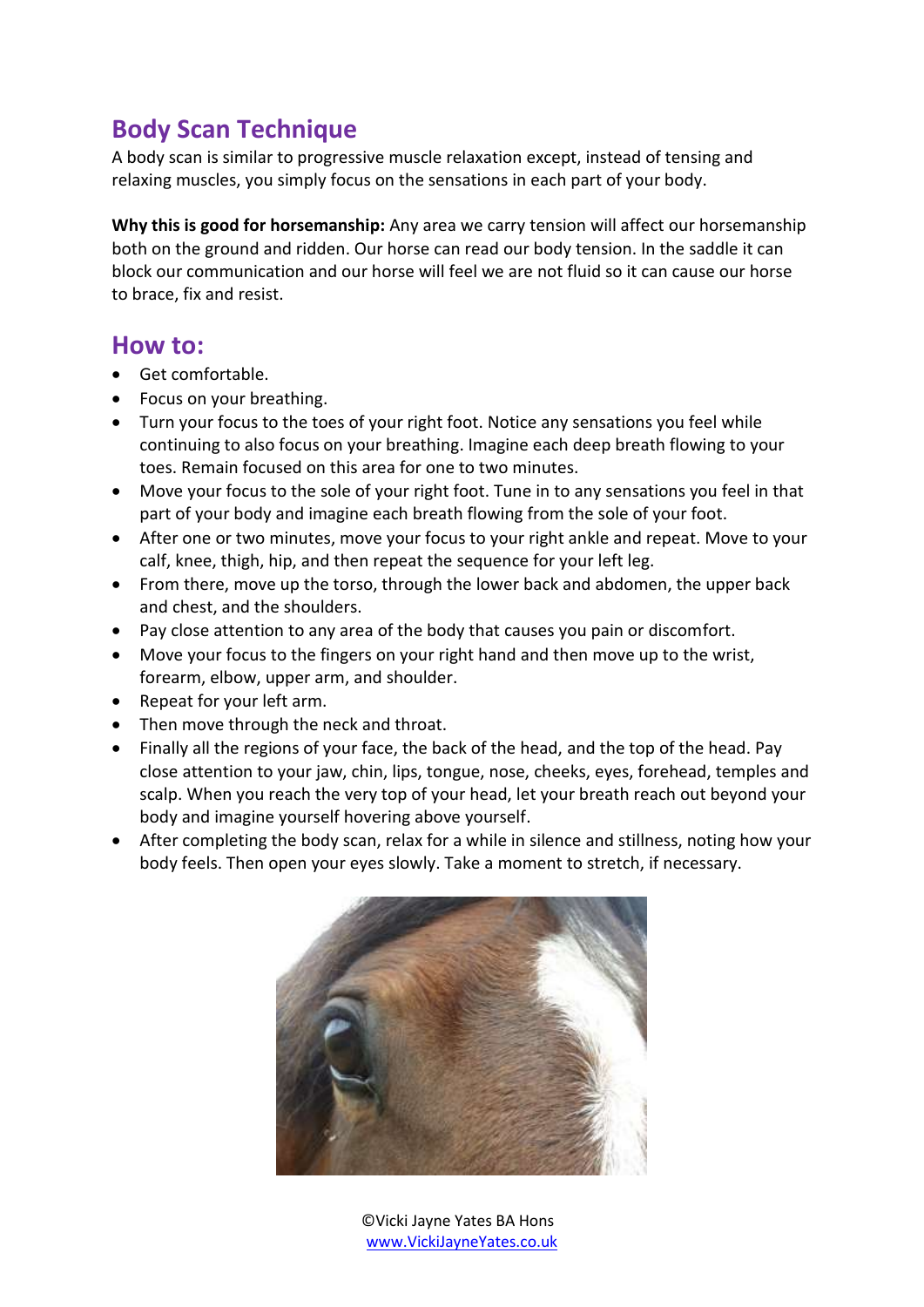## **Visualization Technique**

Visualization, or guided imagery, is a variation on traditional meditation that requires you to employ not only your visual sense, but also your sense of taste, touch, smell, and sound. When used as a relaxation technique, visualization involves imagining a scene in which you feel at peace, free to let go of all tension and anxiety. You can choose whatever setting is most calming to you, whether it's a tropical beach, a favourite childhood spot, or a quiet wooded glen. You can do this visualization exercise on your own in silence, while listening to soothing music, or with a therapist, or an audio recording of a therapist guiding you through the imagery. To help you employ your sense of hearing you can use a sound machine or download sounds that match your chosen setting—the sound of ocean waves if you've chosen a beach, for example.

**Why this is good for horsemanship:** Once you can master visualization you can use it in horsemanship. Here is an example: you could worry about any number of outside influences affecting your riding. Left unchecked your imagination can create all sorts of scenarios and nightmares of what may happen. Result is you become tense, anxious, fearful etc… You can use the power of your imagination positively too. For sure you should be aware of your environment for safety sake but no more. Here is a visualization I use: Imagine you and your horse are in a beautiful peaceful clear bubble, you can see through it and all your senses are not affected. Things on the outside of this bubble can only come in if you let them. And you're not going to let them in. Practice being calm and relaxed in your bubble and enjoy being in there with your horse. It's just you and your horse and beautiful relaxing things in with you. The rest of the world is outside. Live in the moment (there is a technique for living in the moment covered later) so if trouble comes towards your bubble, only then do you have to deal with it. When you are calm and relaxed in your bubble you will be able to calmly and confidently deal with whatever approaches you. The benefit is you will not mentally leave your horse, you will stay more connected, be more in control and be happier.

### **How to:**

Find a quiet, relaxed place.

Close your eyes and let your worries drift away. Imagine your restful place. Picture it as vividly as you can—everything you can see, hear, smell, and feel. Visualization works best if you incorporate as many sensory details as possible, using at least three of your senses. When visualizing, choose imagery that appeals to you; don't select images because someone else suggests them, or because you think they should be appealing. Let your own images come up and work for you.

If you are thinking about a dock on a quiet lake, for example: Walk slowly around the dock and notice the colours and textures around you. Spend some time exploring each of your senses. See the sun setting over the water. Hear the birds singing. Smell the pine trees. Feel the cool water on your bare feet. Taste the fresh, clean air.

Enjoy the feeling of deep relaxation that envelopes you as you slowly explore your restful place. When you are ready, gently open your eyes and come back to the present. Don't worry if you sometimes zone out or lose track of where you are during a guided imagery session. This is normal. You may also experience feelings of stiffness or heaviness in your limbs, minor, involuntary muscle-movements, or even cough or yawn. Again, these are normal responses.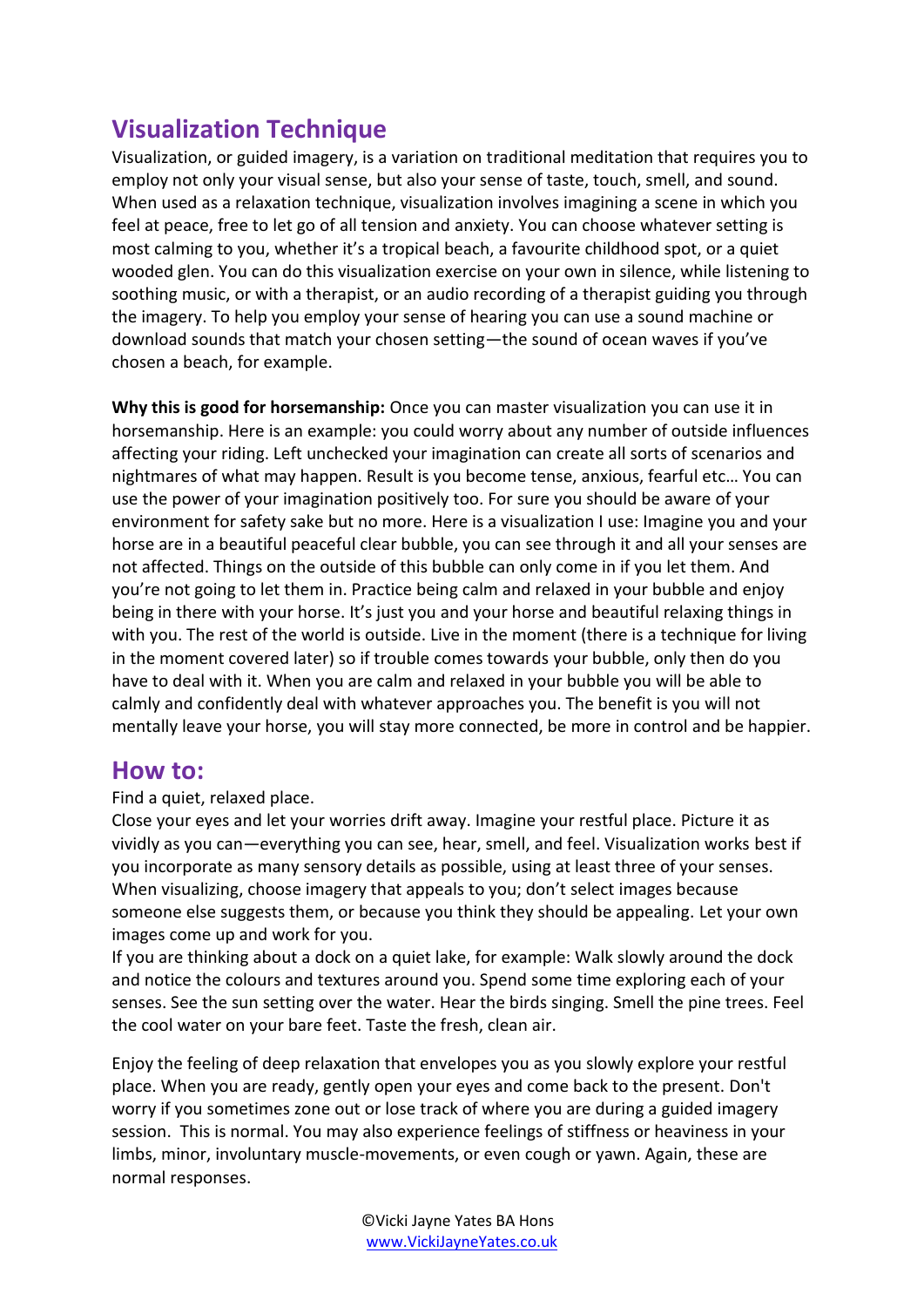## **Mindfulness Technique**

Mindfulness is the ability to remain aware of how you're feeling right now, your "momentto-moment" experience—both internal and external. It is about living in the here and now. Thinking about the past—blaming and judging yourself—or worrying about the future can often lead to a degree of stress that is overwhelming. But by staying calm and focused in the present moment, you can bring your nervous system back into balance. Mindfulness can be applied to day to day activities such as walking, exercising, eating, etc.

**Why this is good for horsemanship:** Horses live much more than we do in the here and now. Yes they carry memories positive and negative which the negative experiences can cause them stress when exposed to similar situations. However the difference is they tend not to dwell on it and it tends to surface much more in reaction to what is happening to them in a here and now. Our job is to help our horse to be emotionally balanced and to be able to cope with those issues.

### **How to:**

- Choose a secluded place with no distractions or interruptions.
- Get comfortable.
- $\bullet$  Select a point of focus. This point can be internal a feeling or imaginary scene or something external - a flame, a beautiful stone, or meaningful word or phrase that you repeat it throughout your session.
- You can do this with eyes open or closed.
- An observant, noncritical attitude. Don't worry about distracting thoughts that go through your mind or about how well you're doing. If thoughts intrude during your relaxation session, don't fight them. Instead, gently turn your attention back to your point of focus.

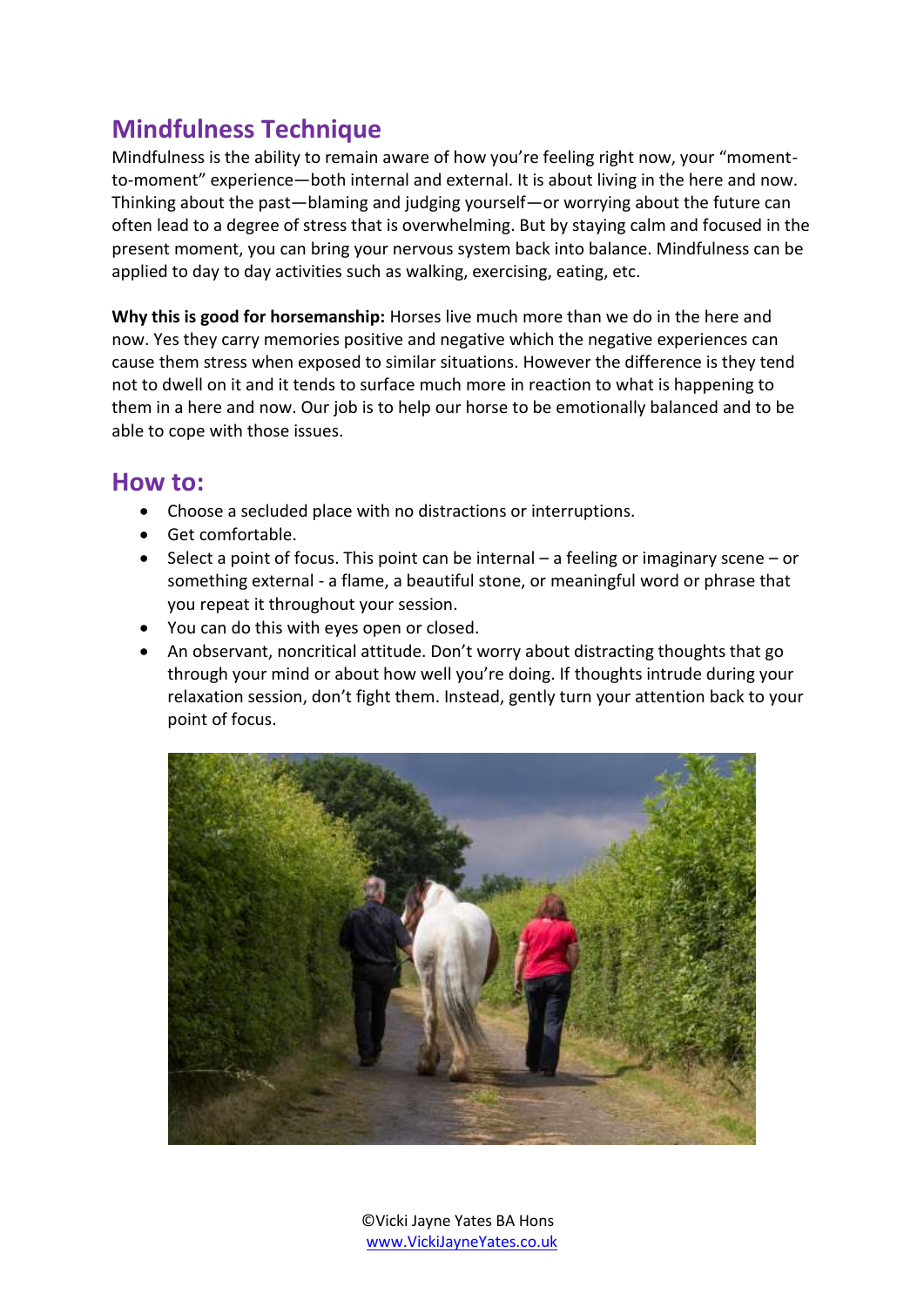## **Rhythmic Exercise Technique**

Running, horse riding, walking, cycling etc… can relieve stress when performed with relaxation in mind. You must be fully engaged in the present moment, focusing your mind on how your body feels right now. As you exercise, focus on the physicality of your body's movement and how your breathing complements that movement. If your mind wanders to other thoughts, gently return to focusing on your breathing and movement.

**Why this is good for horsemanship:** A great one to do in the saddle it unlocks levels of refinement in horsemanship. As you can connect with your horse, how it's body moves, it's foot fall, it's energy, and emotional state of mind. You can learn to move as one. With groundwork your horse will tap into rhythm, you can influence your horse's rhythm with your own. Horses are hard wired to read rhythm and will love to take direction from very subtle rhythmic changes. Learning to use rhythm in relaxing with your horse adds a whole new dimension to your horsemanship.

### **How to:**

- Let's pick walking. You can do this easily and once mastered have a go with your horse in hand.
- Start with your breathing exercise.
- Then focus on each step.
- The physical sensations of your feet touching the ground and how your body moves.
- Notice the rhythm of your breathing while moving.
- Relaxed people walked relaxed. Practice walking relaxed. Mosey along.
- Get into a relaxed rhythm. The pace you move at has a direct relationship with the way you feel. Slow down your movements and you will feel more relaxed.
- Enjoy the feeling of the wind against your face, if you're lucky the sun on your back.
- Notice the beautiful sounds of birds, wind in the trees etc.